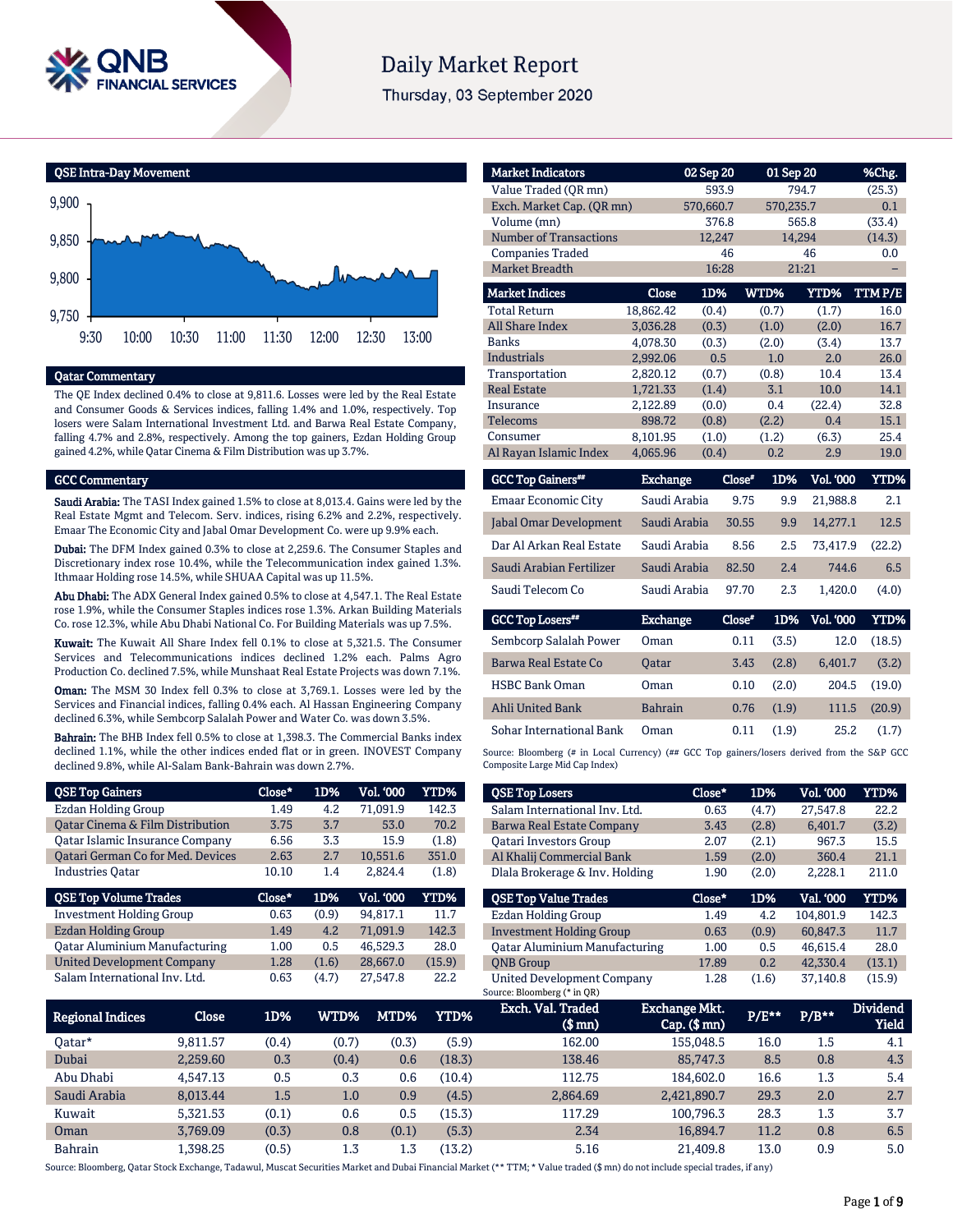# Qatar Market Commentary

- The QE Index declined 0.4% to close at 9,811.6. The Real Estate and Consumer Goods & Services indices led the losses. The index fell on the back of selling pressure from GCC and Foreign shareholders despite buying support from Qatari and Arab shareholders.
- Salam International Investment Ltd. and Barwa Real Estate Company were the top losers, falling 4.7% and 2.8%, respectively. Among the top gainers, Ezdan Holding Group gained 4.2%, while Qatar Cinema & Film Distribution was up 3.7%.
- Volume of shares traded on Wednesday fell by 33.4% to 376.8mn from 565.8mn on Tuesday. However, as compared to the 30-day moving average of 301.6mn, volume for the day was 24.9% higher. Investment Holding Group and Ezdan Holding Group were the most active stocks, contributing 25.2% and 18.9% to the total volume, respectively.

| <b>Overall Activity</b>    | Buy %* | Sell %* | Net (QR)         |
|----------------------------|--------|---------|------------------|
| Oatari Individuals         | 47.94% | 48.05%  | (615,744.5)      |
| <b>Oatari Institutions</b> | 22.15% | 12.99%  | 54,394,907.5     |
| Oatari                     | 70.10% | 61.04%  | 53,779,163.0     |
| <b>GCC</b> Individuals     | 0.69%  | 1.30%   | (3,577,581.6)    |
| <b>GCC</b> Institutions    | 0.95%  | 6.62%   | (33,708,286.7)   |
| <b>GCC</b>                 | 1.64%  | 7.92%   | (37, 285, 868.2) |
| Arab Individuals           | 15.17% | 13.21%  | 11,615,543.0     |
| <b>Arab Institutions</b>   |        |         |                  |
| Arab                       | 15.17% | 13.21%  | 11,615,543.0     |
| Foreigners Individuals     | 4.25%  | 2.83%   | 8,439,222.0      |
| Foreigners Institutions    | 8.85%  | 15.00%  | (36,548,059.7)   |
| <b>Foreigners</b>          | 13.10% | 17.83%  | (28, 108, 837.7) |

Source: Qatar Stock Exchange (\*as a % of traded value)

# Global Economic Data

| <b>Date</b> | Market    | Source                       | Indicator                        | Period     | Actual  | <b>Consensus</b> | Previous |
|-------------|-----------|------------------------------|----------------------------------|------------|---------|------------------|----------|
| 09/02       | <b>US</b> | Mortgage Bankers Association | <b>MBA Mortgage Applications</b> | $28 - Aug$ | $-2.0%$ | -                | $-6.5%$  |
| 09/02       | EU        | Eurostat                     | PPI MoM                          | Jul        | 0.6%    | 0.5%             | 0.7%     |
| 09/02       | EU        | Eurostat                     | PPI YoY                          | Jul        | $-3.3%$ | $-3.3%$          | $-3.7%$  |

Source: Bloomberg (s.a. = seasonally adjusted; n.s.a. = non-seasonally adjusted; w.d.a. = working day adjusted)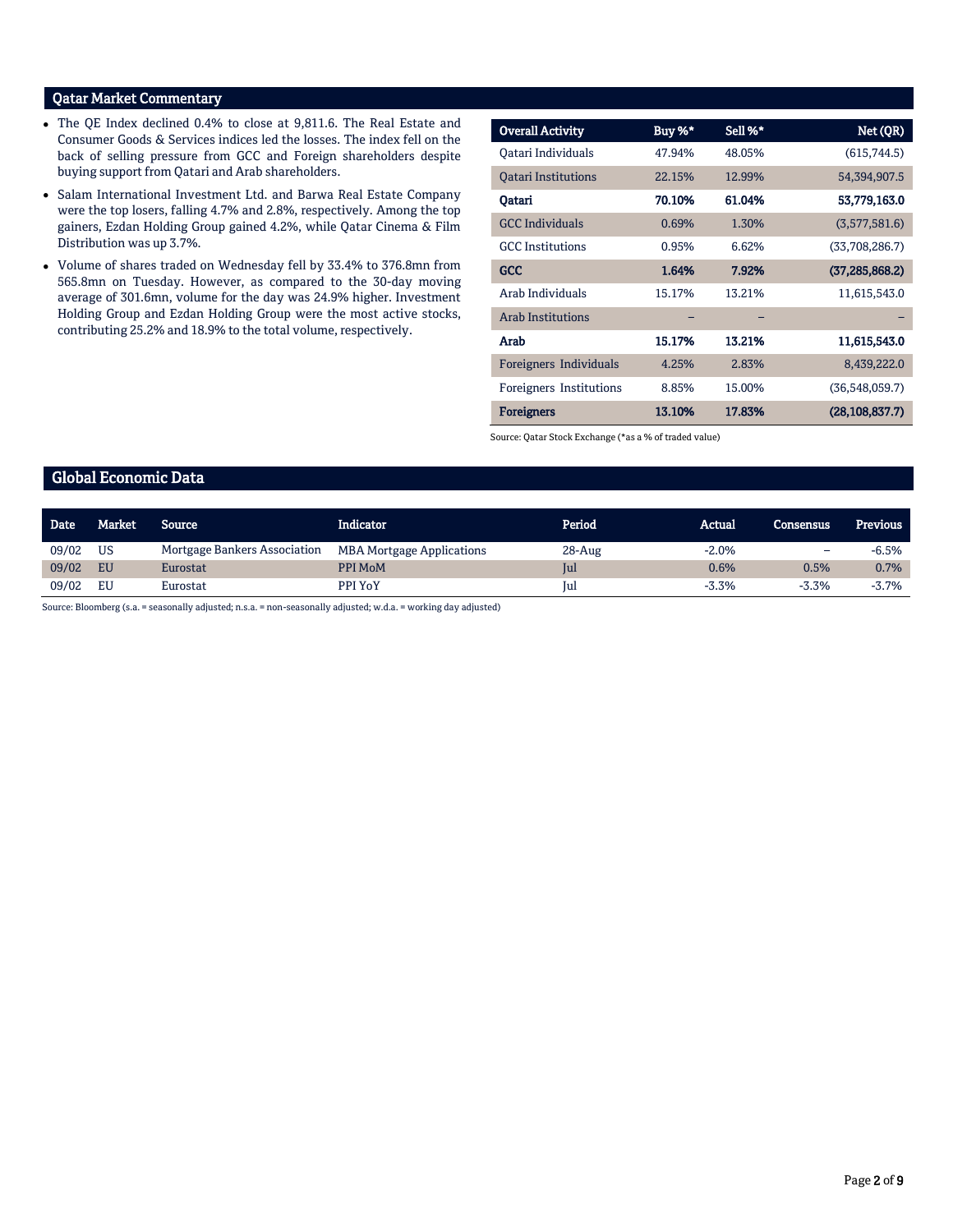# News

# Qatar

- MADLSA, QC hold meet to discuss new labor laws The labor ministry's ban on a company violating the Wage Protection System (WPS) rules in Qatar will no longer be extended to other enterprises affiliated to that company. Only the violating company would face the ban, Assistant undersecretary for labor affairs at the Ministry of Administrative Development, Labour and Social Affairs (MADLSA), Hassan Al Obaidly said during a meeting with the officials of Qatar Chamber in Doha on Wednesday. The meeting, presided over by QC Chairman Sheikh Khalifa bin Jassim Al Thani, discussed several topics, including the recently-issued laws setting minimum wage and simplifying the process for changing employers. Challenges facing the private sector were also discussed at the meeting, which was attended by QC Director-General Saleh bin Hamad Al Sharqi. (Qatar Tribune)
- Qatar Airways agrees delivery delays with Airbus, still talking to Boeing – Qatar Airways has struck a deal with Airbus SE to delay delivery of airplanes due to the pandemic-induced travel downturn but remains in talks with Boeing Co about deferrals, the airline's Chief Executive said on Wednesday. "We have the ability to bring forward the deliveries if there is a rebound in air travel," Qatar Airways CEO Akbar Al-Baker said of the Airbus deal at the CAPA Australia Pacific Aviation Summit, without providing further details. Al-Baker said the airline had not reached an agreement with Boeing. "As far as Boeing is concerned we are still in negotiations with them, but regardless of what they feel an aircraft manufacturer needs to oblige customers in difficult times," he said. "People who will not oblige and stand with us in this difficult time will not see us again." (Reuters)
- Qatar Airways calls for International health certificate for passengers – Qatar Airways CEO Akbar Al Baker says an internationally recognized health certificate to show that passengers are free of the coronavirus should be in place until a vaccine has been broadly distributed. The different rules and regulations in various countries are making it harder for airlines to weather the crisis, Al Baker says at CAPA Australia Pacific virtual aviation summit. "This is the biggest challenge facing airlines today. Everybody has a different health regime. Passengers are lost". There must be uniform rules so airports can open up safely and efficiently, Al Baker said. (Bloomberg)
- Qatar Airways to fly to over 85 destinations by mid-Sept Qatar Airways will operate over 650 weekly flights to more than 85 destinations by mid-September, offering "more global connectivity" than any other airline. The national carrier continues to lead the industry in providing global connectivity by resuming flights to just over half the destinations it operated pre-COVID-19. Since the onset of the pandemic, Qatar Airways network has never fallen below 30 destinations with continuous services to five continents. During September, the airline will resume flights to the following destinations-Houston (three weekly flights started September 2 increasing to four weekly from September 15), Kathmandu (one weekly flight starting September 5), Mogadishu (three weekly flights starting September 6), Philadelphia (three weekly flights starting September 16) and Sialkot (three weekly flights started

September 1). Meanwhile, Qatar Airways Group Chief Executive HE Akbar Al-Baker has said his airline "should be considered to be given a reasonable amount of additional frequencies so that we will be able to keep connecting the Australian people to the outside world." "We are a global connector for the people of Australia. And we are part of the Qantas alliance – we are part of oneworld," al-Baker said in his comments on expanding Australian services during the CAPA Australia Pacific Aviation Summit. (Gulf-Times.com)

- Envoy: German corporate sector increasingly looking at investment opportunities in Qatar - Germany's corporate sector is increasingly looking at investment opportunities in the fastgrowing Qatar and more firms are expected to establish their presence in the country's free zones, according to its envoy. "(The) German companies undoubtedly remain committed to Qatar and are seizing investment opportunities in Qatar," Dr Claudius Fischbach, German's ambassador to Qatar, told a webinar 'Bilateral and Synergistic Opportunities between Qatar and Germany', organized by Doha Bank, which has presence in Germany since 2011. Highlighting that most recently, Volkswagen announced a major investment in the Qatar Free Zones; he stressed more companies "will certainly" follow. He also said Qatar Investment Authority is a key investor in German companies. (Gulf-Times.com)
- Real estate trade volume exceeds QR612mn in one week The volume of real estate trading in sales contracts registered at the Department of Real Estate Registration at the Ministry of Justice during the period from August 23 to August 27 reached QR612.61mn. The weekly bulletin issued by the department showed that the list of real estate properties traded for sale included vacant lands, houses, residential buildings and multipurpose buildings, residential compounds, and multi-purpose vacant lands. The sales were concentrated at the municipalities of Al Daayen, Doha, Umm Salal, Al Rayyan, Al Wakrah, Al Khor, Al Dhakhira, Al Shamal and Al Shahaniya. The volume of real estate trading from August 16 to August 20 was worth QR262.978mn. Qatar's real estate market has been witnessing a continued growth. In the month of July 2019, the total value of monthly transactions reached QR2.89bn, official data show. According to the Ministry of Justice, there were 254 real estate transactions registered in July. Compared to last June, the real estate index increased by 53%, while the value of real estate transactions index increased by 5%. The transactions included buildings, lands, multi-use spaces and housing. Doha, Al Rayyan and Al Daayen municipalities topped in terms of financial value. (Qatar Tribune)
- NW EUROPE LNG TRACKER: Two Qatari Vessels Added Two more vessels with Qatari LNG signaled northwest Europe as a destination, increasing scarce supply scheduled so far for September, according to ship-tracking on Bloomberg and port data. Al Gharrafa will deliver the cargo in Zeebrugge on September 23 and Castillo de Merida will arrive in Montoir on September 12. (Bloomberg)

### International

 $\bullet$  US factory orders rise more than expected in July – New orders for US-made goods increased more than expected in July as the manufacturing sector continues to steadily recover from the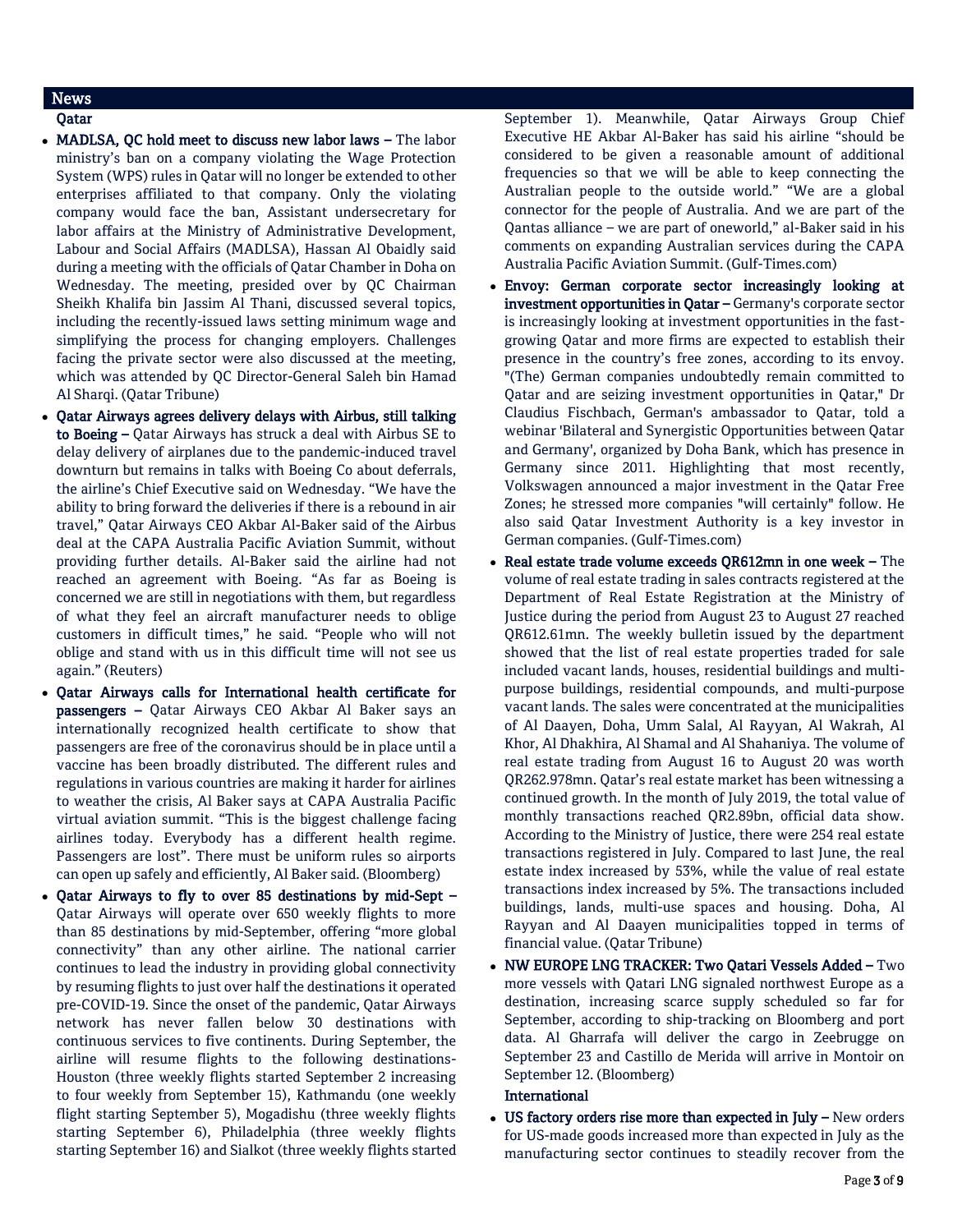COVID-19 pandemic. The Commerce Department said on Thursday factory orders rose 6.4% after a similar gain in June. Economists polled by Reuters had forecast factory orders increasing 6.0% in July. (Reuters)

- US private payrolls undershoot expectations; labor market recovery losing speed – US private employers hired fewer workers than expected for a second straight month in August, suggesting that the labor market recovery was slowing as the COVID-19 pandemic persists and government money to support workers and employers dries up. The moderation in job growth was also flagged by another report from the Federal Reserve on Wednesday showing furloughed workers increasingly being laid off permanently in some parts of the country. The bulk of hiring last month was by large businesses, with small enterprises posting a modest increase. A \$600 weekly unemployment supplement expired on July 31, while a program that gave businesses loans that can be partially forgiven if used for employee pay has also lapsed. Private payrolls increased by 428,000 jobs last month, the ADP National Employment Report showed. Data for July was revised higher to show hiring up by 212,000 jobs instead of the initially reported 167,000. The revision still left the July tally out of alignment with the 1.462mn rise in private employment reported by the government last month. Economists polled by Reuters had forecast private payrolls would increase by 950,000 in August. The ADP report, jointly developed with Moody's Analytics, has fallen short of the government payrolls count since May because of methodology differences. The ADP report is based on active and paid employees on company payrolls. The Labor Department's Bureau of Labor Statistics (BLS) counts workers as employed if they received a paycheck during the week that includes the 12th of the month. When businesses were shuttered in mid-March, millions of workers were either laid off or furloughed. Some economists believe that the return of furloughed workers when most businesses reopened in May boosted the employment numbers reported by the government. (Reuters)
- US CBO sees FY20 federal budget deficit of \$3.3tn amid coronavirus spending – The nonpartisan US Congressional Budget Office on Wednesday said the federal budget deficit for fiscal 2020 will hit \$3.3tn, 16% of GDP, down from its April 24 preliminary estimate of \$3.7tn. Federal deficits were projected to fall to \$1.8tn in the fiscal year beginning October 1, the CBO said, and will total \$13tn over 10 years. So far this year, more than \$3tn in emergency coronavirus pandemic aid has been enacted into law. These huge federal outlays have caused a surge in this year's already large deficit and federal debt. "This report shows that our unsustainable fiscal challenges have rapidly accelerated, as our national debt will now exceed the size of our entire economy next year," said Peter G. Peterson Foundation Chief Executive Michael Peterson. The group works to increase public awareness of the urgent fiscal challenges facing America's future. The CBO's forecast did not include another round of coronavirus aid Congress might consider, which could exceed \$1tn. The \$3.3tn budget deficit this year, if realized, would be more than triple the shortfall recorded in 2019. And a budget deficit at 16% of GDP would be the largest since 1945. (Reuters)
- Bank of England policymakers warn of bigger risks for UK economy – Bank of England (BoE) Deputy Governor Dave Ramsden and another interest-rate setter, Gertjan Vlieghe, warned of risks that Britain's economy could suffer more damage from the coronavirus crisis than spelt out by the central bank last month. Ramsden told lawmakers on Wednesday that the BoE had estimated the level of Britain's economic output would permanently be about 1.5 percentage points lower than it would have been without the pandemic. "For me all the risks are really that that number will be greater than 1.5%," Ramsden said. He reiterated that the BoE had "headroom to do materially more QE if we need to", referring to a possible fresh expansion of the central bank's bond-buying program which already stands at 745bn Pounds (\$991.37bn). Vlieghe said there was "a material risk" that it could take several years for Britain's economy to return to full capacity after its coronavirus shock. The BoE said in August it expected Britain's economy to recover its pre-COVID-19 size by the end of next year. (Reuters)
- PM Johnson says furlough scheme keeps people in 'suspended animation' - Prime Minister Boris Johnson said on Wednesday a furlough scheme created to retain jobs during the coronavirus pandemic was now keeping people in "suspended animation", and that the government instead wanted to get Britain back to work. Questioned in parliament by opposition parties over whether he would extend the furlough scheme beyond its end-October deadline, Johnson said the program "keeps them in suspended animation and prevents them from going to work. What we want to do is to get people back to work." He said the government had turned the tide of the COVID-19 pandemic and made clear his priority was now addressing the damage done to the economy by a virus that forced months of almost total shutdown. Conscious too that many businesses in towns and cities have been hit by a lack of passing trade, he wants to convince skeptical workers and employers that it is safe to return to their offices and places of work. (Reuters)
- Finance Minister Sunak says must make public finances sustainable over time – Chancellor Rishi Sunak said Britain would need to make its public finances sustainable over time, but he did not comment on reports of planned tax rises, saying his first task was jobs and driving a recovery. "In the short term my priority is to drive our recovery forward to protect and support and create as many jobs as possible, but of course it's right that over time we have sustainable public finances," Sunak said. "I think everyone understands we can't carry on doing exactly what we did this year forever." Britain's public debt has passed 2tn Pounds, pushed up by emergency spending on Sunak's coronavirus job retention scheme, tax cuts for businesses and consumers and even a dining-out subsidy to coax people back into restaurants. That has pushed the question of how to pay for additional borrowing up the agenda, with weekend newspaper reports suggesting the finance ministry was looking at sweeping tax rises. Sunak, speaking at the launch of a scheme to help young people into work, said such reports were speculation. A budget is expected later this year. (Reuters)
- Nationwide: UK house prices surge to new high British house prices leapt to hit an all-time high in August, mortgage lender Nationwide said on Wednesday, adding to signs of a sharp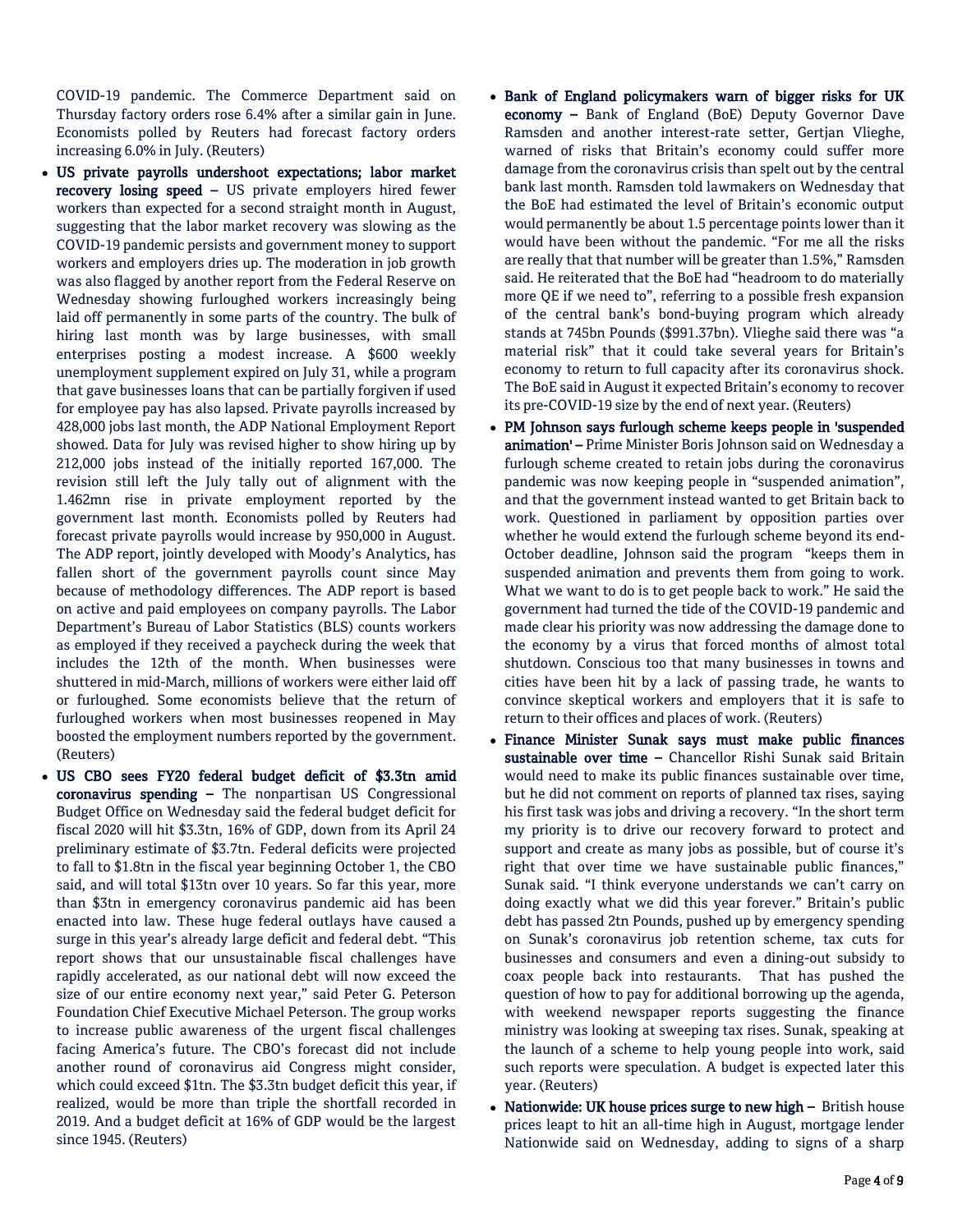rebound in the country's housing market after the coronavirus lockdown. Prices jumped by 2.0% from July, the biggest monthon-month increase since 2004 and far outstripping the median forecast for an increase of 0.5% in a Reuters poll of economists. Nationwide said prices were 3.7% higher than a year earlier. The Reuters poll had pointed to a 2.0% annual increase. "House prices have now reversed the losses recorded in May and June and are at a new all-time high," Robert Gardner, Nationwide's chief economist, said. The COVID-19 lockdown had prompted people to rethink the kind of home they want to live in as well as creating pent-up demand, Gardner said. Home-buyers have also been given an incentive by British finance minister Rishi Sunak, who cut a tax for house purchases in July as he sought to spark the broader economy which shrank by a record 20.4% in the April-June period. (Reuters)

- Weak German retail sales dash hopes for strong recovery German retail sales fell unexpectedly in July, data showed on Wednesday, dashing hopes that household spending in Europe's largest economy can drive a strong recovery in the third quarter from the coronavirus shock. Chancellor Angela Merkel's government has since March unleashed an array of rescue and stimulus measures, financed with record borrowing of 217.8bn Euros, to help companies and consumers get out of the crisis. The stimulus package includes a temporary cut in value-added tax (VAT) from July 1 until Dec. 31, worth up to 20bn Euros, to give domestic demand an additional push. But the retail sales figures released by the Federal Statistics Office cast some doubt on whether the measure is working. Some companies are not passing on the tax cut to consumers and shoppers generally seem to be holding back. Retail sales were down by 0.9% on the month in real terms in July after a revised drop of 1.9% in June and a 13.2% jump in May, when authorities eased lockdown measures. This missed a Reuters forecast for a 0.5% increase, though retail sales are a volatile indicator often subject to revision. (Reuters)
- Germany's Scholz: EU recovery prospects good, but worst might not be over – There are indications that the European economy will recover well from the pandemic-induced recession, but the worst might not be over yet, Germany's Finance Minister Olaf Scholz said on Wednesday. Speaking via video-link to the economic committee of the European Parliament, Scholz, whose country holds the rotating presidency of the 27-nation EU, said Germany's focus over the coming months would be to finish the process of setting up the EU's 750bn Euro recovery package and the next EU long-term budget of 1.074tn Euros. "Europe has dealt with a historic challenge and has provided a very good response, has shown solidarity in its response," Scholz said. "The economic situation is quite serious in Europe. That is why it is important in the second half of the year to tackle the serious recession we are experiencing. Current indicators give us hope that we will have a good recovery, we se that in a number of countries around Europe, but these developments are still quite precarious and I can't say we are over the worst of it yet," Scholz said. (Reuters)
- German Finance Minister: Pandemic may help global deal on taxing digital giants – The pressure from the COVID-19 pandemic on government finances might help bring about a stalled international agreement on how to tax digital giants like

Google, Amazon, Facebook, Apple or Microsoft, German Finance Minister Olaf Sholz said on Wednesday. Scholz told the economic committee of the European Parliament via video-link he hoped a breakthrough in works on such a digital tax might happen in the coming months in the Organization for Economic Cooperation and Development (OECD). The US, home to the biggest digital companies, has so far blocked an international deal on taxing their revenues where they are generated. (Reuters)

- German retail sales fall unexpectedly in July German retail sales fell unexpectedly on the month in July, data showed on Wednesday, dashing hopes that household spending in Europe's largest economy will be powerful enough to drive a strong recovery in the third quarter from the coronavirus shock. Retail sales were down by 0.9% on the month in real terms after a revised drop of 1.9% in June, data from the Federal Statistics Office showed. A Reuters forecast had predicted a 0.5% increase. On the year, retail sales rose by 4.2% in real terms after an upwardly revised increase of 6.7% the previous month, the data showed. Retail sales are a volatile indicator often subject to revision. (Reuters)
- Japan's Suga says to run for ruling party leadership race, wants to avoid vacuum - Japanese Chief Cabinet Secretary Yoshihide Suga on Wednesday said he would run for leader of the ruling Liberal Democratic Party (LDP), formally entering a race he is already heavily favored to win to become the next Prime Minister. A longtime aide to outgoing Prime Minister Shinzo Abe, Suga said he decided to stand for party leader to avoid a political vacuum during the coronavirus pandemic. Abe announced his decision to resign last week, citing poor health. The LDP's majority in the lower house of parliament ensures the party's next leader will succeed him as Prime Minister. Although he had remained silent about his plans up until Wednesday's announcement, Suga appeared to have clinched the race earlier this week. when media reported that some of party's most powerful factions would back him, and after the LDP opted to have a slimmed-down leadership race. By choosing not to poll all of its members for the race, the LDP has concentrated the vote in the hands of party heavyweights, who favor Suga over rival Shigeru Ishiba, a former defense minister more popular with the public and grassroots party members. (Reuters)
- Caixin PMI: China's services sector sustains recovery as hiring picks up - The recovery in China's service sector activity extended into a fourth straight month in August, an industry survey showed on Thursday, with companies hiring more people for the first time since January. The Caixin/Markit services Purchasing Managers' Index (PMI) slipped to 54.0 from July's 54.1, dipping for the second month after June's decade high, but staying above the 50-mark that separates monthly growth from contraction. The services sector, which accounts for about 60% of the economy and half of urban jobs, had been slower to return to growth initially than large manufacturers, but the recovery has gathered pace in recent months as COVID-19 restrictions on public gatherings lifted. Firms started to hire more in August after six months of layoffs, indicating some recovery in a labor market that has been hit hard by sharp falls in demand and epidemic restrictions earlier in the year.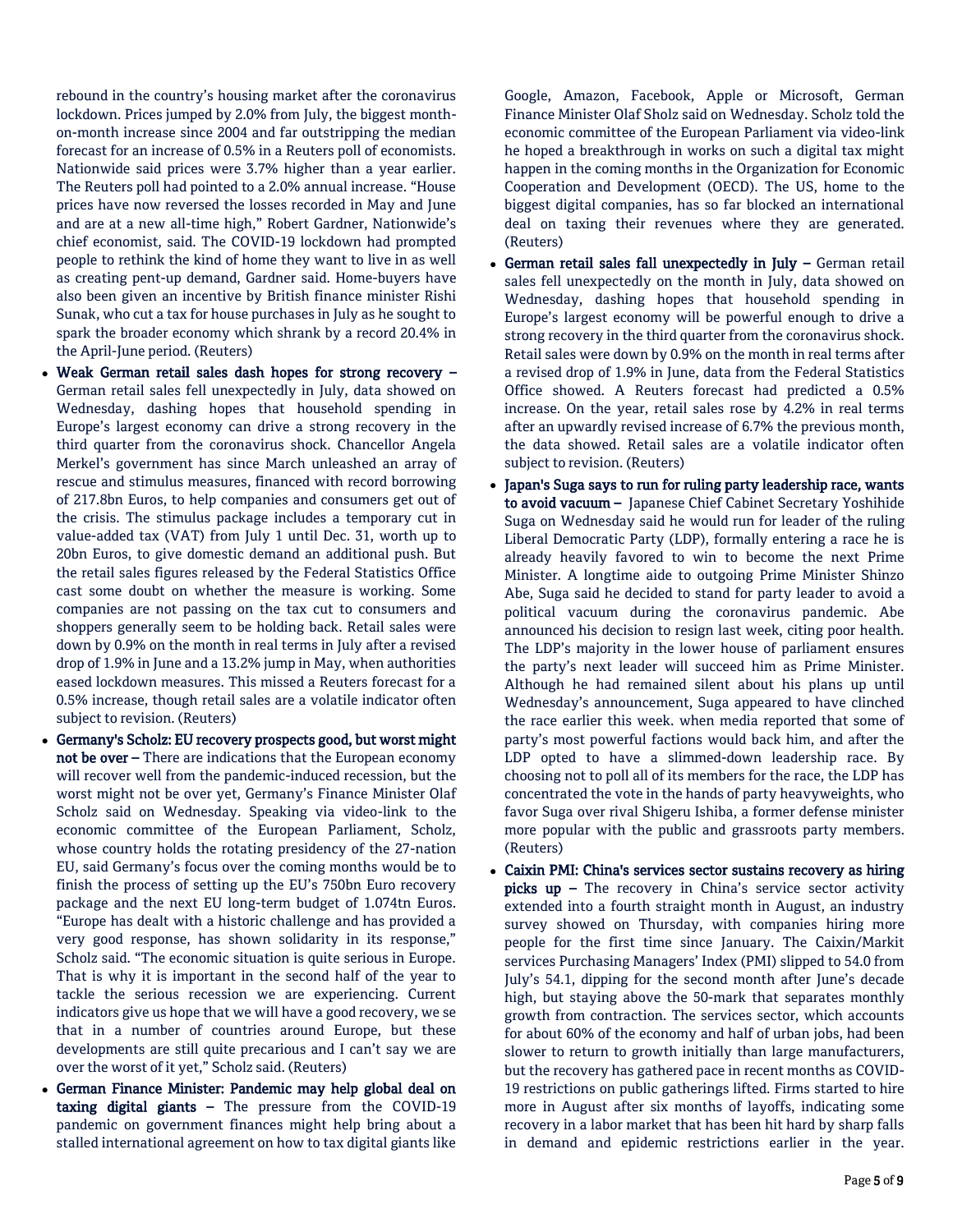Domestic demand drove new orders, with the Caixin survey showing new export businesses received by Chinese services firms contracting again in August, albeit at a slower pace. However, the growth in new orders was the weakest in four months and dropped below the long-term average. (Reuters)

- China cabinet approves two nuclear power projects China's cabinet approved two nuclear power projects, according to state radio on Wednesday evening, quoting the country's cabinet meeting. The approved projects were Hainan Changjiang nuclear power plant phase 2 and Zhejiang San'ao nuclear power plant phase 1, according to state radio. China last year launched three new nuclear power plants in the provinces of Shandong, Fujian and Guangdong, which marked the end of a moratorium on new projects. China's nuclear association said the country will build six to eight nuclear reactors a year between 2020 and 2025 and raise total capacity to 70 gigawatts (GW), up 43.5% from end-May, according to the official China Daily in July. The association was also quoted as saying China's total installed nuclear capacity is expected to stand at 52 GW by the end of 2020, falling short of an initial 58 GW target, but would soon get back on track to bring total capacity either in operation or under construction to around 200 GW by 2035. (Reuters)
- Central Bank Head: Brazil economy to shrink about 5% this year, rebound 4% or more next year – Brazil's economy is on course to shrink by about 5% this year and grow by 4% or more next year, central bank chief Roberto Campos Neto said on Wednesday, stressing the importance of the government resuming its agenda of strict fiscal discipline. Speaking in an online interview with Bloomberg, Campos Neto said the huge emergency spending triggered by the COVID-19 pandemic was a "detour" and that a return to a credible fiscal path was essential to securing a sustainable recovery and keeping inflation and interest rates low. Campos Neto acknowledged the importance of direct transfers to millions of Brazil's poorest people in preventing an even steeper economic slump, but said those and other emergency measures expiring on December 31 should not be extended. Brazil's economy shrank by a record 9.7% in the second quarter, with household spending tumbling 12.5%. That was despite millions of families receiving monthly stipends of 600 Reais (\$112), which the government has extended through the end of the year, but at 300 Reais a month. Economists warn that the sudden removal of that support could have severe consequences for the recovery. (Reuters)

#### Regional

- Saudi British Bank offering expected to price at SR24.24 Saudi British Bank's (SABB) offering is expected to price at SR24.24. The pricing guidance is according to terms reviewed by Bloomberg. The offering upsized to 31mn shares from ~25mn and books are covered at the expected offering price, terms stated. The offering price is 9.7% discount compared to the last sale. (Bloomberg)
- SABIC investor call for dual-tranche USD bonds issuance Saudi Basic Industries Corp. had mandated BNP Paribas, Citi and HSBC as global coordinators, JBRs and JLMs to organize fixed-income investor calls on September 2. A Reg S senior unsecured USD-denominated dual-tranche offering consisting of a 10-year bond and a 30-year dual-listed Formosa tranche issued by SABIC Capital I BV (the "Issuer") and guaranteed by

SABIC will follow. Mizuho Securities, MUFG and SMBC Nikko are acting as JBRs on the 10-year transaction, and structuring agents on the 30-year Formosa. (Bloomberg)

- Saudi Arabia is keeping oil deliveries to America all but halted Saudi Arabia is continuing to divert its oil away from America's shores. The Kingdom last month loaded about 5.6mn bpd on to tankers, a small increase from July, vessel-tracking information compiled by Bloomberg showed. Within that, an ever-smaller share went to the US, and cargo data show that deliveries in the week ended August 28 dropped to what could be the lowest in decades. For Saudi Arabia, cutting oil shipments into the US is the quickest way to telegraph to the wider market that it is tightening supply. The US government is alone among major oil-consuming nations in publishing weekly data on crude stocks and imports, which carries enormous influence among oil traders. Saudi crude exports to the US dwindled to about 177,000 bpd in August, tracking data show. Although that number could rise as more vessels indicate their final destination, it is still a fraction of the 1.3mn bpd the Kingdom shipped to America in April, when the flow threatened to upend the US oil market. (Bloomberg)
- Jabal Omar details on debt restructuring Real estate owner and developer Jabal Omar details steps taken to restructure the debt. The company said in a filing that it got approval for the postponement to June 2021 from December 2020 in the payment of installments of a SR3bn loan to a government entity, among other measures. The government also demonstrated willingness to provide support to the group on restructuring debt and extending financial support. (Bloomberg)
- NatWest, Santander to sell ~25mn Saudi British bank shares NatWest Markets and Banco Santander are selling about 25mn shares in The Saudi British Bank, according to terms seen by Bloomberg. The price guidance is with reference to market terms. The sellers will be subject to a 90-day lock-up period, according to the terms. Citigroup and Goldman Sachs are the joint book runners. (Bloomberg)
- Saudi Arabia's Future Investment Initiative postponed until January – The Future Investment Initiative (FII), Saudi Arabia's flagship financial forum, has been postponed until early next year because of the COVID-19 pandemic, the organizers said. The event, which has become a fixture in the global investment calendar in the short time since its launch in 2017, was scheduled for late next month but has been put back until the end of January. The organizers, the FII Institute, said: "After careful consideration and assessment of the global travel and airline outlook, as well as the regulations imposed by a significant number of countries, and in the context of the efforts deployed to overcome the impact of COVID-19, we have decided to postpone the fourth edition of the FII, initially scheduled to take place from October 28-29, 2020 in Riyadh, to January 26-28 under the theme 'The Neo-Renaissance.'" One executive involved in the event said that consideration had been given to staging a "virtual" FII but it was decided that an in-person event was preferable, even if it had to be delayed. "The challenge was not guaranteeing safety once in Saudi Arabia, but the difficulties of getting there and back for a threeday event," he added. The forum is likely to stick to the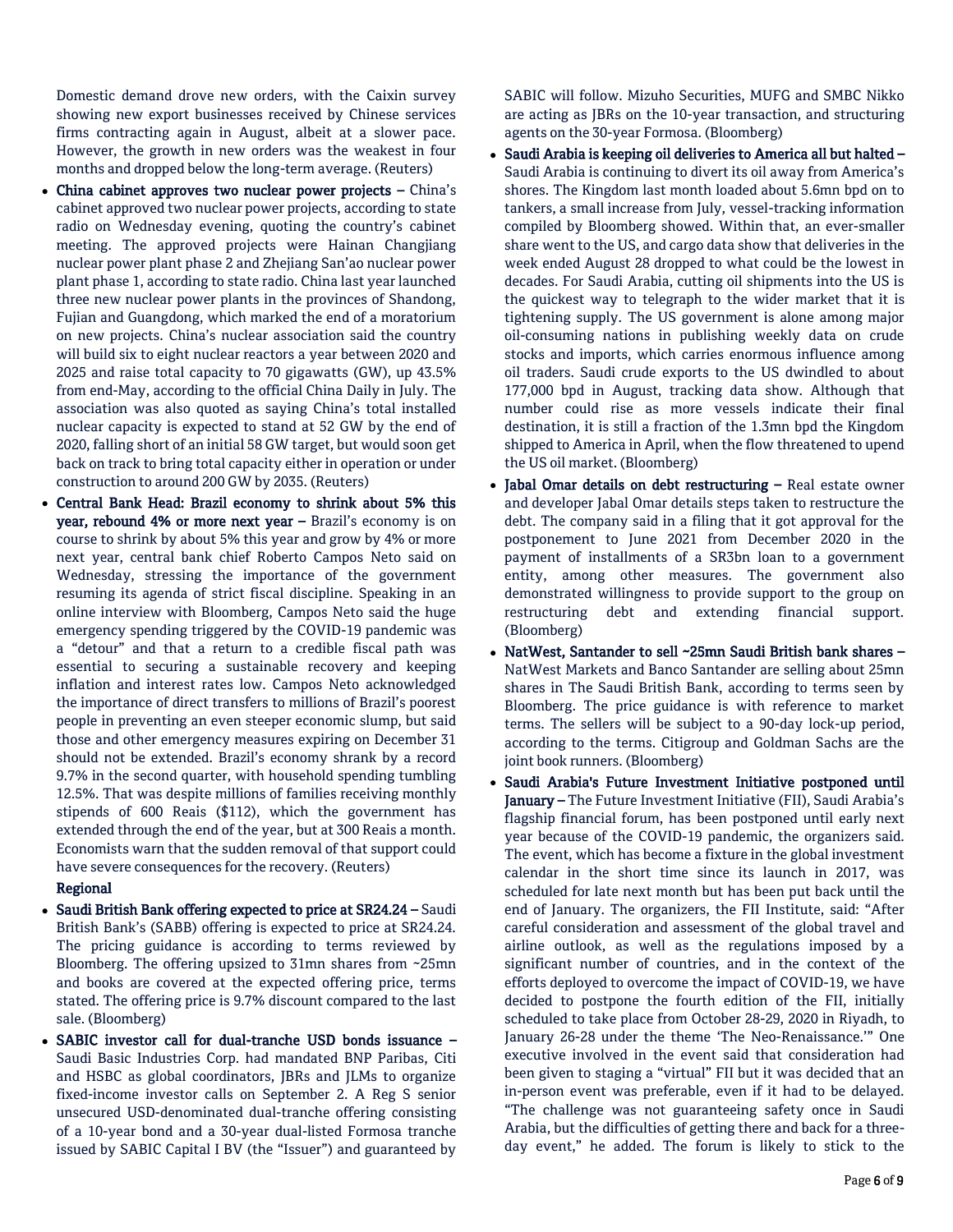schedule already drawn up under the neo-renaissance theme, focusing on healthcare, sustainability, artificial intelligence and robotics, the Executive said. Richard Attias, a member of the FII Institute's board of directors, last month said he was still aiming to stage an in-person event. "I think virtual events are OK but it's not, to be honest, the best way to definitely do business together," he said. It is not the best way to talk about big investments. You cannot make deals of billions of dollars and investment of billions of dollars just through virtual conversation." (Zawya)

- Saudi Arabia to allow foreigners to invest directly in debt instruments – Saudi Arabia's Capital Market Authority (CMA) said on Wednesday it will allow foreigners to invest directly in debt instruments, furthering open the Saudi market to outside investors. The market regulator said resident and non-resident foreigners would be able to invest in listed and non-listed debt instruments. Saudi Arabia's reforms to develop and open up its capital markets are part of Vision 2030, an economic reform plan aimed at boosting growth in the private sector and at diversifying the country's economy beyond oil. The Saudi main stock exchange, Tadawul, opened to foreign investors in 2015. The Kingdom has since introduced a raft of reforms to attract overseas share buyers and issuers as part of efforts to lure foreign capital and diversify the oil-dependent economy. This decision will help "enhance the investment environment attractive for foreign investors, thus contributing to raising the efficiency of the market and increasing its competitiveness regionally and internationally", the CMA said. Non-resident foreigners will not be able to invest as direct investors in listed debt instruments and at the same time invest as a qualified foreign investor or an ultimate beneficiary in swap agreements, a vehicle that allows foreigners to buy into listed stocks through intermediaries. In addition, foreigners who invest directly in debt instruments may not covert them into shares listed in the main market unless they are among the categories allowed to invest directly in listed shares in the main market or become an an ultimate beneficiary in a swap agreements, according to the statement. (Zawya)
- SellAnyCar.com expands into Saudi following \$35mn funding Online auto marketplace SellAnyCar.com is to expand into Saudi Arabia with the launch of Kayishha, following a \$35mn funding earlier this year. The company, which provides online valuations before buying cars from owners and selling them on to third parties, announced plans for Saudi expansion in February when it received the investment led by Sanabil Investments, part of the Saudi Arabia Public Investment Fund. In a press release, it said Kayissha would expand to 100 locations in Riyadh, Jeddah and Dammam within one year, creating 300 jobs within 18-24 months. "We see tremendous opportunity for Kayishha to redefine how used cars are bought and sold in Saudi the same way SellAnyCar.com totally disrupted the UAE used car marketplace," Founder and CEO of both SellAnyCar.com and Kayishha, Saygin Yalcin said. The company has pledged to hire Saudi nationals to work in its customer service centres. SellAnyCar.com has raised \$50mn in total since it launched in the UAE in 2013. (Zawya)
- Dana Gas in talks with IPR Energy on Egypt assets sale as Sukuk loom – UAE's Dana Gas is negotiating details of a sale of

its Egyptian assets with Texas-headquartered IPR Energy, sources said, ahead of a repayment of some \$300mn in debt in October. The energy producer - whose main assets are in Egypt and in the Kurdistan Region of Iraq - was hoping to raise over \$500mn from the sale, but it will likely yield significantly less, the sources said. Dana has said it would use the sale proceeds to pay \$309mn in outstanding Islamic bonds, or Sukuk, due at the end of October. The company last month announced a nearly \$19mn loss for the first half of the year, after a \$37mn impairment charge related to oil and gas assets in Egypt affected by low oil prices amid the COVID-19 pandemic. It had \$366mn in cash and cash equivalents at the end of June and, following a Sukuk buyback worth \$70.7mn after June 30, it had roughly \$295mn, it has said. In July the company asked its bondholders to provide information on their holdings, a move that some investors feared was a step towards a debt restructuring. It also hired financial firm Houlihan Lokey to advise it on the bonds, which it has already restructured twice. Dana Gas, which bought back a total of \$88.5mn of its Sukuk this year, has said overall cost savings in profit payments and repayments at maturity were around \$10mn. (Reuters)

- Dubai raises \$2bn after six-year bond market hiatus Dubai returned to global debt markets for the first time in six years, joining a flurry of new deals from Gulf Arab countries despite its lack of a credit rating. The Sheikhdom, one of seven that make up the United Arab Emirates, raised \$2bn from the two-part bond sale, according to sources. The 10-year Sukuk priced at 210 basis points over US Treasuries, with a yield of 4% for the 30-year notes. Dubai is not rated by any of the major credit assessors. It is offering higher yields than Sharjah, a lesserknown emirate that is rated Baa2, two levels above noninvestment grade, by Moody's Investors Service. Dubai's rating would probably be higher than that, according to Bank of Singapore Ltd. "The incremental premium is more for the lack of rating or transparency than the implication that investors view the stand-alone rating of Dubai to be weaker than Sharjah," said Todd Schubert, Singapore-based head of fixedincome research at Bank of Singapore. Books exceeded \$6.5bn for the 10-year Sukuk and surpassed \$3.5bn for the 30-year notes, the person said. Emirates NBD, First Abu Dhabi Bank, HSBC and Standard Chartered were the joint book runners on the deal. Both tranches seem in line with Dubai's existing yield curve, said Abdul Kadir Hussain, the Head of fixed-income asset management at Arqaam Capital in Dubai, adding that the 30 year note will likely attract investors from outside the Gulf region. (Bloomberg)
- Dubai contractor DSI appoints Aaronite for debt restructuring Dubai contracting firm Drake & Scull International (DSI) appointed Aaronite Partners for its government-backed debt restructuring, according to a notice published. Aaronite Partners will help assess the financial status of the company and facilitate a consensual agreement with its creditors, according to the notice. Mike Grant is Drake & Scull's Chief Restructuring Officer, is a partner in Aaronite Partners. Drake & Scull is restructuring about \$1.3bn of debt, mainly owed to banks and trade creditors, Bloomberg reported in July. The UAE's Federal Reorganization Committee is overseeing the financial reorganization proceedings. (Bloomberg)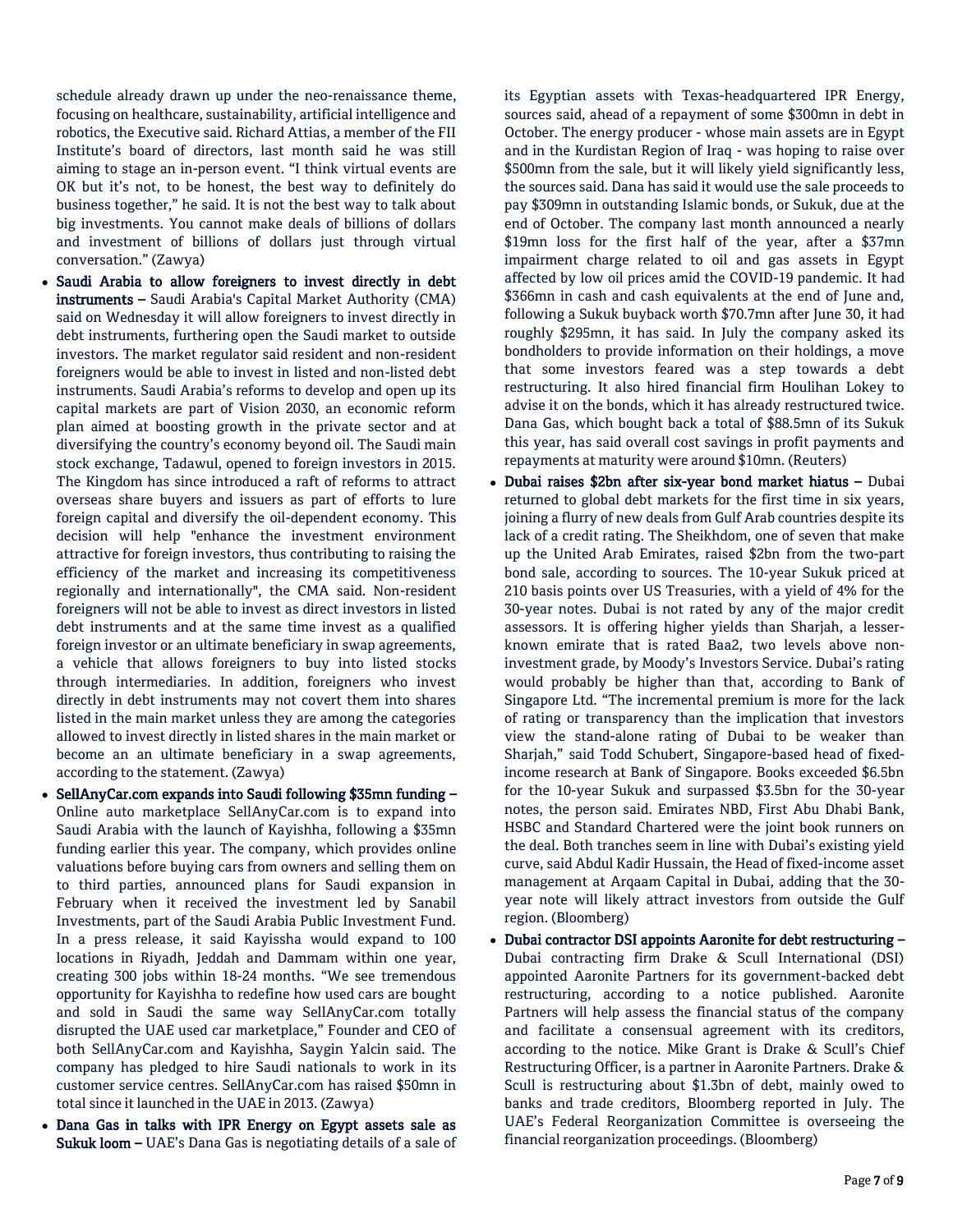- ADNOC signs \$5.5bn real estate deal with Apollo-led consortium – Abu Dhabi National Oil Company (ADNOC) said on Wednesday it had entered into a \$5.5bn real estate investment partnership with a consortium led by Apollo Global Management Inc. ADNOC, the state-owned oil company of Abu Dhabi in the UAE, said in a statement that the transaction will result in upfront proceeds of \$2.7bn and is expected to close before year-end. "The strategic investment will leverage the rental income streams from select ADNOC real estate assets under a 24-year master lease agreement," it added. Under the real estate transaction, which ADNOC said was one of the region's largest, private equity firm Apollo led a consortium of institutional investors to acquire a 49% stake in Abu Dhabi Property Leasing Holding Company, a wholly owned ADNOC affiliate. ADNOC will retain a 51% majority stake, maintaining full ownership and control over the select real estate and social infrastructure assets, it added. "This strategic partnership allows ADNOC to unlock and monetise significant value from its non-oil and gas strategic infrastructure assets and reinvest into our core business to deliver further growth and realise greater returns," ADNOC's Chief Executive Officer, Sultan Al-Jaber said. The deal comes as the world's top oil and gas companies, including ADNOC, try to control costs in response to the coronavirus pandemic that has reduced oil demand and prices. In June, ADNOC signed a \$10bn deal to lease its natural gas pipeline assets to a group of investors, under a newly formed subsidiary ADNOC Gas Pipelines, for 20 years in return for a volume-based tariff. Four years ago, ADNOC started a transformation strategy to adapt more quickly to market changes, and the company has said it would continue to work with investors to attract foreign capital and maximise value from its resources. (Reuters)
- Kuwait regulator approves Boursa Kuwait listing on Premier Market – Capital Markets Authority (CMA) has approved the listing of Kuwait Stock Exchange Co. (Boursa Kuwait), it said. It has not specified the date of listing. The exchange has a capital of KD20mn. (Bloomberg)